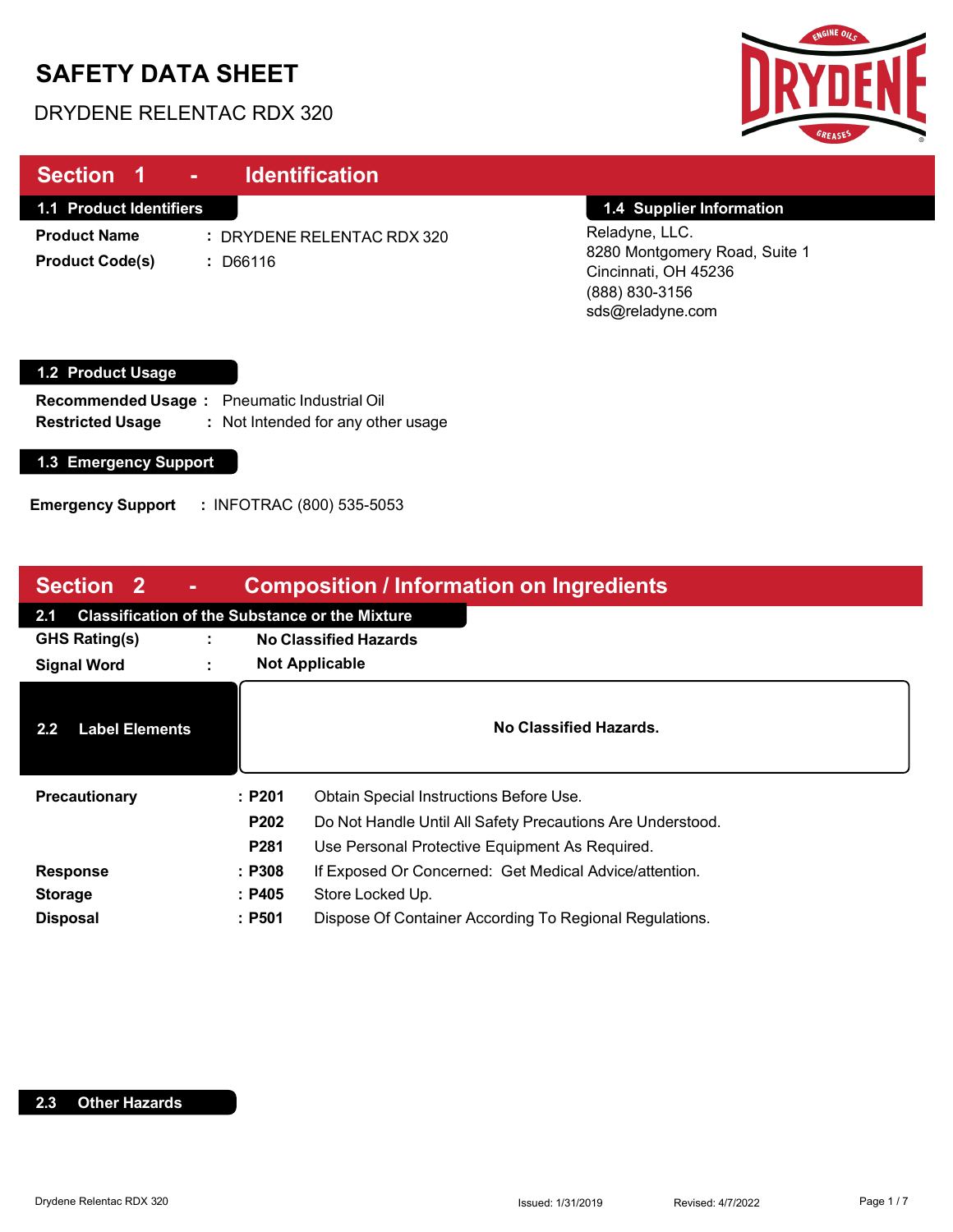| <b>Chemical Name</b>                      | CAS#       | %Weight |
|-------------------------------------------|------------|---------|
| BASE OIL SEVERELY REFINED                 | 64742-65-0 | 62.0    |
| RESIDUAL OILS, PETROLEUM, SOLVENT-DEWAXED | 64742-62-7 | 35.0    |
| LUBRICATING OILS, PETROLEUM, HYDROTREATED | 64742-58-1 | 1.0     |

#### INERT The remaining percentage are not listed as Physical or Health Hazards (29 CFR 1910.1200) 2

Products containing mineral oil with less than 3% DMSO extract as measured by IP-346.

| <b>Section 4</b>                     | <b>First Aid Measures</b>                                                                                                                                                                                                                                                                                                                                                                                                                                                                  |
|--------------------------------------|--------------------------------------------------------------------------------------------------------------------------------------------------------------------------------------------------------------------------------------------------------------------------------------------------------------------------------------------------------------------------------------------------------------------------------------------------------------------------------------------|
| <b>First Aid Measures</b><br>4.1     |                                                                                                                                                                                                                                                                                                                                                                                                                                                                                            |
| <b>Eye Contact</b>                   | : Immediately flush eyes with plenty of water occasionally lifting the upper and lower eyelids.<br>Check for and remove any contact lenses. Continue to rinse for atleast 20 minutes. Get<br><b>Medical Attention.</b>                                                                                                                                                                                                                                                                     |
| <b>Inhalation</b>                    | : Remove victim to fresh air and keep at rest in a position comfortable for breathing. If breathing<br>is irregular or if respiratory arrest occurs, provide artificial respiration or oxygen by trained<br>personnel. It may be dangerous to the person providing aid to give mouth to mouth<br>resuscitation. Maintain an open airway. Get medical attention if symptoms occur.                                                                                                          |
| Ingestion                            | : Wash out mouth with water. If material has been swallowed and the exposed person is<br>conscious, give small quantities of water to drink. Stop if the exposed person feels sick as<br>vomiting may be dangerous. Do not induce vomiting unless directed to do so by medical<br>personnel. If vomiting occurs, the head should be kept low so that vomit does not enter the<br>lungs. Never give anything by mouth to an unconscious person. get medical attention if<br>symptoms occur. |
| <b>Symptoms &amp; Effects</b><br>4.2 |                                                                                                                                                                                                                                                                                                                                                                                                                                                                                            |
| <b>To Physician</b>                  | : Treat symptomatically. Contact poison specialist if product has been ingested.                                                                                                                                                                                                                                                                                                                                                                                                           |
| <b>Specific Treatment</b>            | : No Specific Treatment.                                                                                                                                                                                                                                                                                                                                                                                                                                                                   |
| <b>Medical Attention</b><br>4.3      |                                                                                                                                                                                                                                                                                                                                                                                                                                                                                            |
| <b>Protection of First Aiders</b>    | No action should be taken involving any personal risk or without suitable training. It<br>may be dangerous to the person providing aid to give mouth-to-mouth resuscitation.                                                                                                                                                                                                                                                                                                               |
| <b>Note To Doctor</b>                | : Aspiration during swallowing or vomiting may severely damage the lungs. If evacuation<br>of stomach contents is necessary, use method least likely to cause aspiration.                                                                                                                                                                                                                                                                                                                  |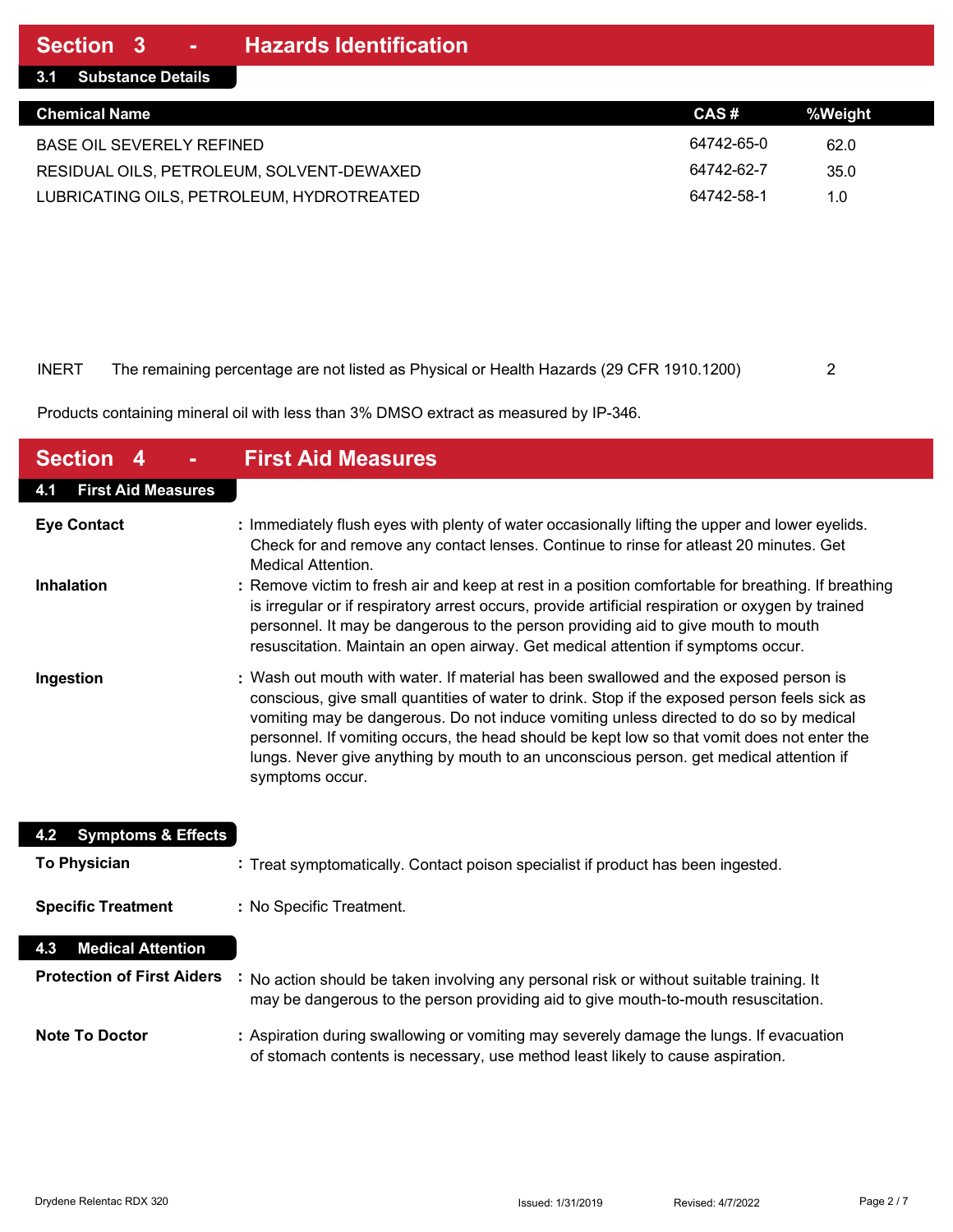### **Section 5 - Fire Fighting**

| <b>Extinguishing Media</b><br>5.1                    |                                                                                                                                                                                                                                                                                                                                                                                                                                                                  |
|------------------------------------------------------|------------------------------------------------------------------------------------------------------------------------------------------------------------------------------------------------------------------------------------------------------------------------------------------------------------------------------------------------------------------------------------------------------------------------------------------------------------------|
| Suitable Media<br><b>Unsuitable Media</b>            | : CO2, Dry chemical, or Foam. Water can be used to cool and protect product. Do not use<br>water jet as an extinguisher, it will spread the fire.                                                                                                                                                                                                                                                                                                                |
| <b>Specific Hazards</b><br>5.2                       |                                                                                                                                                                                                                                                                                                                                                                                                                                                                  |
| <b>Specific hazards</b><br>arising from this product | : When heated, hazardous gases may be released including: sulfur dioxide. A solid stream of<br>water will spread the burning material. Material creates a special hazard because it floats on<br>water. This material creates a special hazard because it floats on water. This material is<br>harmful to aquatic life. Any fire water contaminated with this material must be contained and<br>prevented from being discharged to any waterway, sewer or drain. |
| <b>Firefighters Advice</b><br>5.3                    |                                                                                                                                                                                                                                                                                                                                                                                                                                                                  |
| <b>Special protective</b><br>equipment               | : Fire Equipment Information: Fire-fighters should wear appriovirate protective equipment and<br>sel contained breathing apparatus (SCBA) with a full face -piece operated in positive<br>pressure mode.                                                                                                                                                                                                                                                         |

### **Section 6 - Accidental Release Measures**

#### **6.1 Personal precautions, protective equipment**

**General Measures :** No health affects expect from the cleanup of this material if contact can be avoided. Follow personal protect equipment recommendations found in section 8 of this SDS.

#### **6.2 Environmental Precautions**

**Non-Emergency Personnel :** Avoid dispersal of spilled material and runoff and contact with soil , waterways, drains and sewers. Inform authorities if the product has caused environmental pollution Water Polluting Material may be harmful to the environment if released in large quantities.

| 6.3                           | <b>Materials &amp; Methods to Contain and Cleanup</b>                                                                                                                                                                                                                                                                                                                                                                                                                                                                             |
|-------------------------------|-----------------------------------------------------------------------------------------------------------------------------------------------------------------------------------------------------------------------------------------------------------------------------------------------------------------------------------------------------------------------------------------------------------------------------------------------------------------------------------------------------------------------------------|
| <b>Reference Section 8</b>    | : Follow all protective equipment recommendations provided in Section 8.                                                                                                                                                                                                                                                                                                                                                                                                                                                          |
| <b>Spill Control Measures</b> | : Prevent the spread of any spill to minimize harm to human health and the environment if<br>safe to do so. Wear complete and proper personal protective equipment following the<br>recommendation of Section 8 at a minimum. Dike with suitable absorbent material like<br>granulated clay. Dispose of according to Federal, State, Local, or Provincial regulations.<br>Used fluid should be disposed of at a recycling center.                                                                                                 |
|                               | Containment and Cleanup: Stop leak if without risk. Move containers from spill area. Approach release from upwind.<br>Prevent entry into sewers, water courses, basements or confined areas. Wash spillage's<br>with noncombustible, absorbent material e.g. sand earth vermiculite or diatomaceous earth<br>and place in container for disposal according to local regulations. Dispose of via licensed<br>waste disposal contractor. Contaminated absorbent material may pose the same threat<br>hazard as the spilled product. |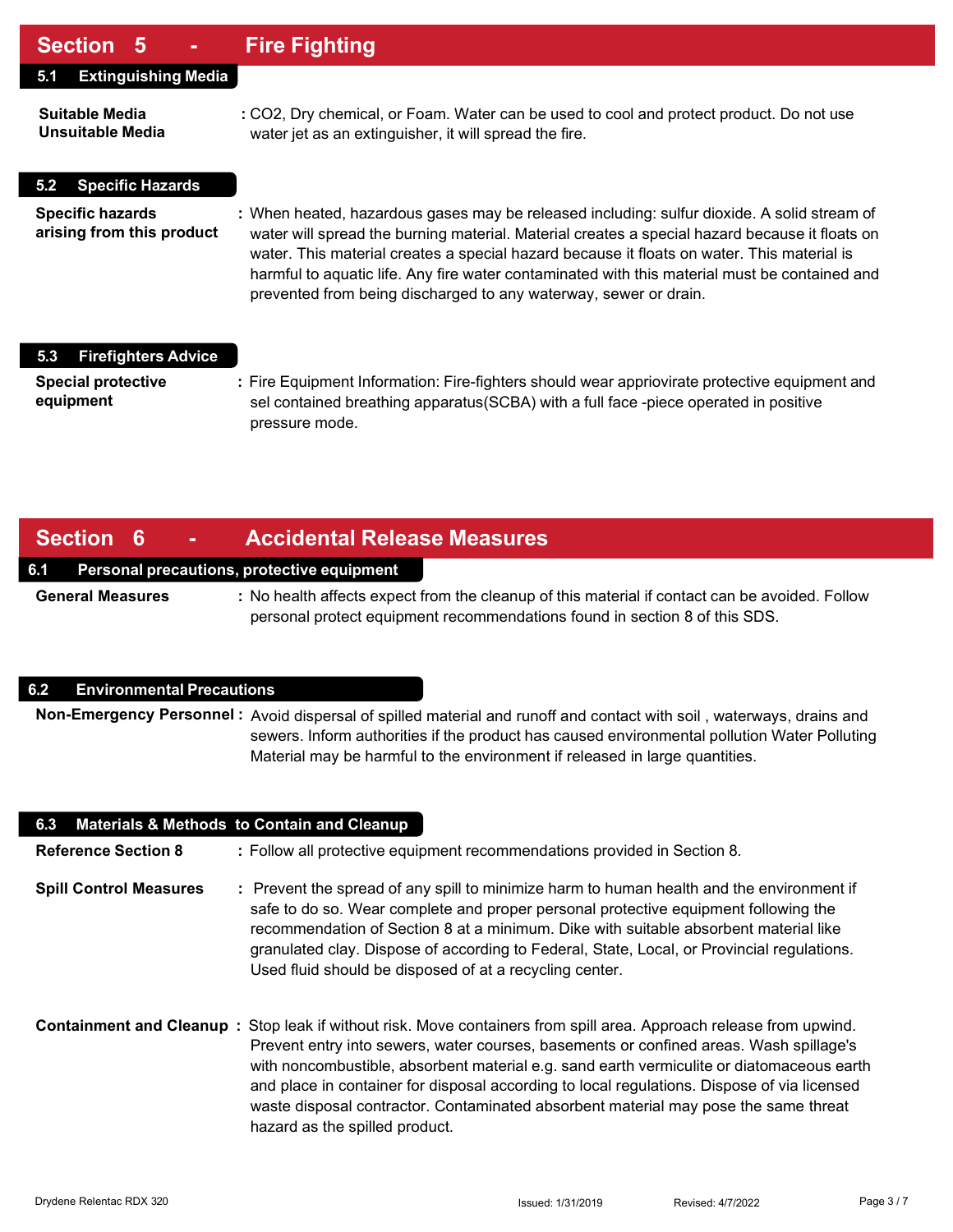| Section 7<br>$\blacksquare$                    | <b>Handling &amp; Storage</b>                                                                                                                                                                                                                                                                                                                                                                                                         |
|------------------------------------------------|---------------------------------------------------------------------------------------------------------------------------------------------------------------------------------------------------------------------------------------------------------------------------------------------------------------------------------------------------------------------------------------------------------------------------------------|
| <b>Safe Handling</b><br>7.1                    |                                                                                                                                                                                                                                                                                                                                                                                                                                       |
| <b>Personal Protective</b><br><b>Equipment</b> | : Put on appropriate personal protective equipment (see section 8). Do not ingest. Avoid<br>contact with eyes, skin and clothing. Avoid breathing vapor or mist. Avoid release to the<br>environment. Keep in the original container or an approved alternative made from a<br>compatible material, keep lid tightly closed when not in use. Empty containers retain product<br>residue and can be hazardous. Do not reuse container. |
| <b>Safe Storage</b><br>$7.2^{\circ}$           |                                                                                                                                                                                                                                                                                                                                                                                                                                       |
| <b>Required conditions</b>                     | : Odorous and toxic fumes may form from the decomposition of this product if stored at<br>temperatures in excess of 113 deg F (45 deg C) for extended periods of time or if heat sources<br>in excess of 250 deg F (121 deg C) are used. Store away from incompatible materials. See<br>section 10 for incompatible materials.                                                                                                        |

## **7.3 Specific End Use**

Г

**Designed Purpose :** This product is designed for use as a Antiwear Hydraulic Oil

| <b>Section 8</b>                                |                      | <b>Exposure Control</b>                 |                        |               |
|-------------------------------------------------|----------------------|-----------------------------------------|------------------------|---------------|
| 8.1 United States Exposure Limits<br><b>CAS</b> | <b>Chemical Name</b> |                                         | <b>Exposure Limits</b> | <b>Source</b> |
| 64742-65-0                                      |                      | Distillates, petroleum, solvent-dewaxed | 5mg/m3                 | NLM CIP       |

| <b>Exposure Controls</b><br>8.2                 |                                                                                                                                                                                                                                                                                                                                                                                  |
|-------------------------------------------------|----------------------------------------------------------------------------------------------------------------------------------------------------------------------------------------------------------------------------------------------------------------------------------------------------------------------------------------------------------------------------------|
| <b>Engineering Controls</b>                     | : Material should be handled in enclosed vessels and equipment, in which case general room<br>ventilation should be sufficient. Local exhaust ventilation should be used at points where dust,<br>mist, vapors or gases can escape into the room air. No special requirements under ordinary<br>conditions of use and with adequate ventilation.                                 |
| <b>Enviromental Exposure</b><br><b>Controls</b> | : General room ventilation should be satisfactory. Local exhaust ventilation may be necessary if<br>misting is generated.                                                                                                                                                                                                                                                        |
| <b>Hygeine Measures</b>                         | : Always observe good personal hygiene measures, such as washing after handling the material<br>and before eating, drinking, and/or smoking. Routinely wash work clothing to remove<br>contaminants. Discard contaminated footwear that cannot be cleaned.                                                                                                                       |
| <b>Eye / Face Protection</b>                    | : If contact is likely, safety glasses with side shields are recommended.                                                                                                                                                                                                                                                                                                        |
| <b>Skin / Hand Protection</b>                   | : Butyl rubber. Use nitrile or neoprene gloves. Use good industrial hygiene practices. In case of<br>skin contact, wash hands and arms with soap and water. Use caution when opening manway<br>covers of storage and transportation containers. 3-nitroaniline crystals may be present on the<br>interior surface of these openings. 3-nitroaniline is toxic by dermal exposure. |
| <b>Respiratory Protection</b>                   | : Use a properly fitted air purifying or supplied air respirator complying with an approved standard<br>if a risk assessment indicates this a necessary. Respirator selection must be based on known<br>or anticipated exposure levels, the hazards of the product and the safe working limits of the<br>selected respirator.                                                    |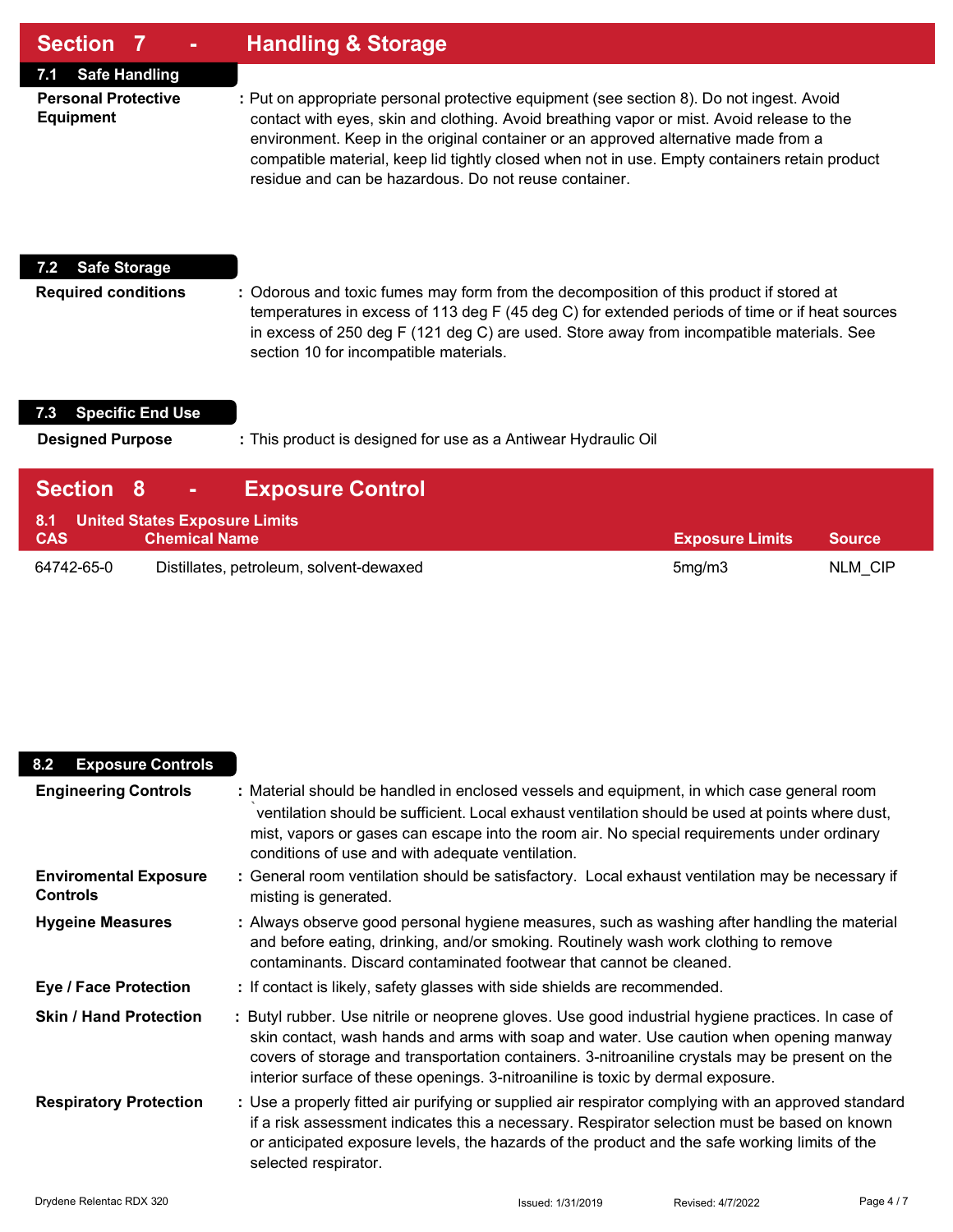#### **9.1 Information On Basic Physical and Chemical Properties**

| <b>Physical state</b>                  | : Liquid                      |
|----------------------------------------|-------------------------------|
| Color                                  | : B&C                         |
| Odor                                   | : Characteristic of Petroleum |
| Odor threshold                         | : No Data Available           |
| рH                                     | : No Data Available           |
| <b>Freezing Point</b>                  | : No Data Available           |
| <b>Boiling Point / Range</b>           | : No Data Available           |
| <b>Flash Point COC</b>                 | :221C                         |
| <b>Evaporation rate:</b>               | : No Data Available           |
| <b>Upper Explosive Limits (% air)</b>  | : No Data Available           |
| Lower Explosive Limits (% air)         | : No Data Available           |
| Flammability (solid, gas)              | : Not Applicable              |
| Vapor pressure                         | : $<$ 1 mm Hg                 |
| Vapor density (air=1)                  | : > 1                         |
| <b>Specific Gravity</b>                | : 0.88                        |
| <b>Auto-ignition temperature</b>       | : Not Determined              |
| Decomposition temperature              | : Not Determined              |
| <b>Solubility in water</b>             | : Negligible, 0-1%            |
| Partition coefficient, n-octanol/water | : No Data Available           |

## **Section 10 - Stability & Reactivity**

#### **10.1 Material Analysis**

| Reactivity                                |
|-------------------------------------------|
| <b>Chemical stability</b>                 |
| <b>Possibility of hazardous reactions</b> |

#### **10.2 Environmental**

**Conditions to avoid :** Temperatures above the high flash point of this combustible material in combination with sparks, open flames, or other sources of ignition.

**Incompatible materials :** Strong oxidizing agents

**Reactivity :** No Data Available

**Hazardous decomposition products :** Carbon monoxide, Smoke, Carbon monoxide, sulfur oxides, aldehydes, and other petroleum decomposition products in the case of incomplete combustion. Oxides of nitrogen, phosphorus, calcium, copper, magnesium, sodium, and hydrogen sulfide may also be present

## **Section 11 - Toxicological Information**

| 11.1 Toxicological Effects |                                                                                   |
|----------------------------|-----------------------------------------------------------------------------------|
| <b>Ingestion Toxicity</b>  | : No hazard with normal usage.                                                    |
| <b>Skin Contact</b>        | : This material is likely to be slightly irritating to skin based on animal data. |
| <b>Inhalation Toxicity</b> | : No data available.                                                              |
| <b>Eye Contact</b>         | : The material is likely to be irritating to eyes based on animal data.           |

**Chemical stability :** Stable Under Normal Circumstances. **Possibility of hazardous reactions :** Hazardous polymerization will not occur.

|            | 11.2 Inhalation Toxicity Data                        |             |              |                |         |
|------------|------------------------------------------------------|-------------|--------------|----------------|---------|
| <b>CAS</b> | <b>Chemical Name</b>                                 | <b>Test</b> | <b>Value</b> | <b>Species</b> | Source  |
|            | 64742-62-7 Residual oils, petroleum, solvent-dewaxed | Inhalation  | $2.18$ mg/L  | Rat<br>4h      | NLM CIP |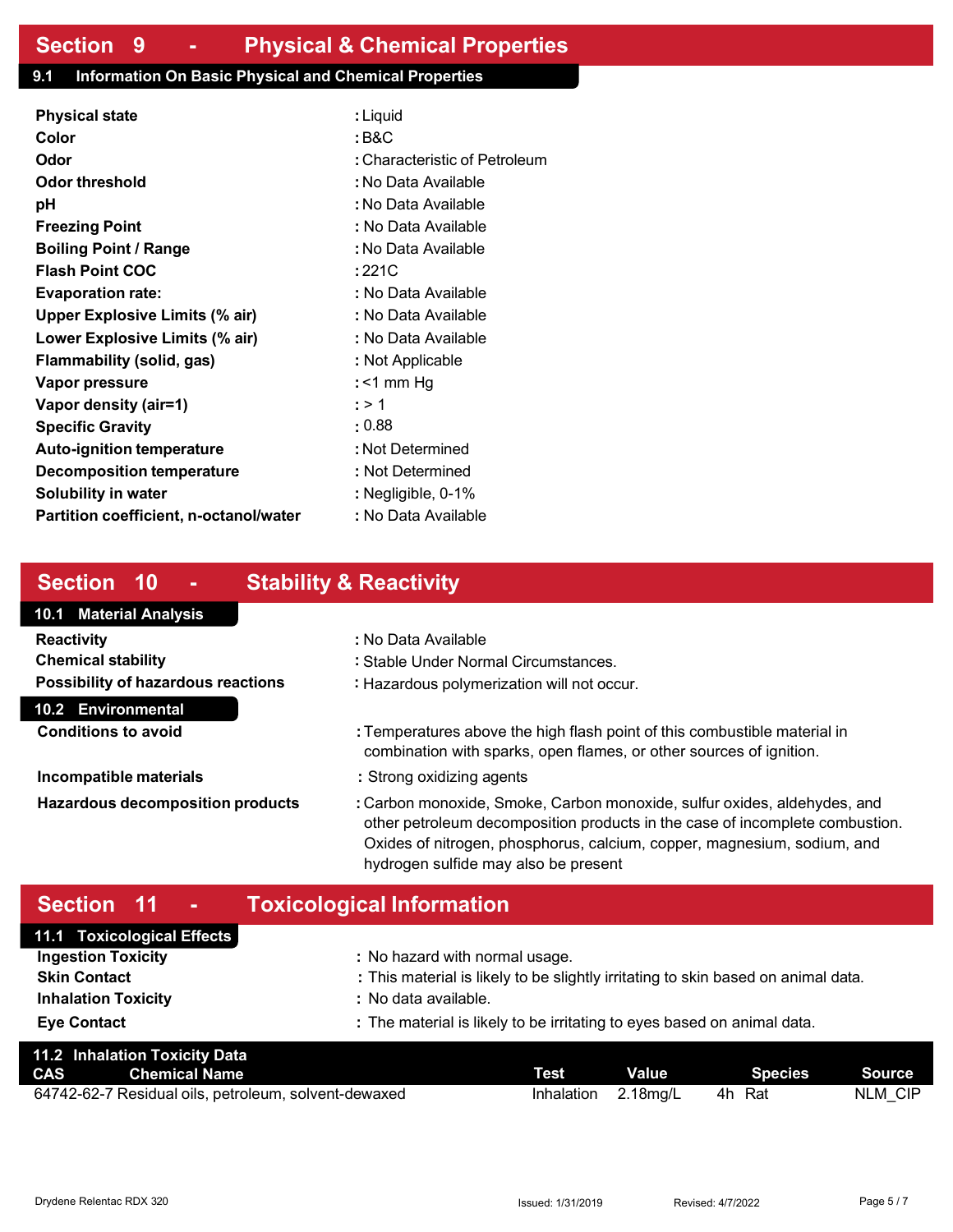### **Section 11 - Toxicological Information Continued**

**Sensitizer : Mutagenicity :** 

**Carcinogenicity :** 

**Reproductive Toxicity :** 

- No data available to indicate product or components may be a skin sensitizer.
- No data available to indicate product or any components present at greater than 0.1% is mutagenic or genotoxic.
	- Not expected to cause cancer. This product meets the IP-346 criteria.
	- No data available if components greater than 0.1% may cause birth defects.

## **Section 12 - Ecological Information**

#### **12.1 Aquatic Toxicity**

| Persistence and degradability             | : No Data Available.                             |
|-------------------------------------------|--------------------------------------------------|
| <b>Bioaccumulative potential</b>          | : Bioconcentration may occur. No Data Available. |
| <b>Mobility in soil</b>                   | : No Data Available.                             |
| <b>Results of PBT and vPvB assessment</b> | : Not Determined.                                |

**Other adverse effects** : No Data Available.

| 12.2 LC50 Toxicity Data |                                                                     |      |            |  |                  |               |
|-------------------------|---------------------------------------------------------------------|------|------------|--|------------------|---------------|
| CAS 1                   | <b>Chemical Name</b>                                                | Test | Value      |  | <b>Species</b>   | <b>Source</b> |
|                         | 64742-62-7 Residual oils, petroleum, solvent-dewaxed                | LC50 | 5000mg/L   |  | 96h Oncorhynchus | <b>IUCLID</b> |
|                         | 64742-65-0 Distillates, petroleum, solvent-dewaxed heavy paraffinic | LC50 | 5000mg/L   |  | 96h Oncorhynchus | <b>IUCLID</b> |
|                         | 64742-58-1 Lubricating oils, petroleum, hydrotreated spent          | LC50 | 79.6ma/L   |  | 96h Brachydanio  | <b>IUCLID</b> |
|                         | 64742-58-1 Lubricating oils, petroleum, hydrotreated spent          | LC50 | $3.2$ mg/L |  | 96h Pimephales   | <b>IUCLID</b> |

|            | 12.3 Other Toxicity Data<br>CAS Chemical Name                       | Test | Value    | Species <b>I</b>         | Source |
|------------|---------------------------------------------------------------------|------|----------|--------------------------|--------|
| 64742-62-7 | Residual oils, petroleum, solvent-dewaxed                           | EC50 | 1000ma/L | 48h Daphnia magna IUCLID |        |
|            | 64742-65-0 Distillates, petroleum, solvent-dewaxed heavy paraffinic | EC50 | 1000mg/L | 48h Daphnia magna IUCLID |        |

## **Section 13 - Disposal Considerations**

#### **13.1 Waste treatment**

**Disposal Methods :** Recycle used oil.

- **Waste treatment methods :** Dispose of according to Federal, State, Local, or Provincial regulations. **Waste Disposal <b>Waste** Disposal **intervalled in the US** is non-hazardous according to environmental regulations.
- **Contaminated packaging <b>bi Recycle containers whenever possible!**

## **Section 14 - Transportation Information**

## **14.1 U.S. Department of Transportation (DOT)**

| 14.2. Shipping Description       | : If shipped by land in a packaging having a capacity of 3,500 gallons or more, the<br>provisions of 49 CFR, Part 130 apply. (Contains oil) International Maritime<br>Dangerous Goods (IMDG)                                                                  |
|----------------------------------|---------------------------------------------------------------------------------------------------------------------------------------------------------------------------------------------------------------------------------------------------------------|
| 14.2. DOT Compliance Note        | : U.S. DOT compliance requirements may apply. See 49 CFR 171.22, 23 & 25.<br>Transport in bulk according to Annex II of MARPOL 73/78 and the IBC Code Not<br>applicable International Civil Aviation Org. / International Air Transport Assoc.<br>(ICAO/IATA) |
| 14.2. DOT Compliance Requirement | : U.S. DOT compliance requirements may apply. See 49 CFR 171.22, 23, 24                                                                                                                                                                                       |